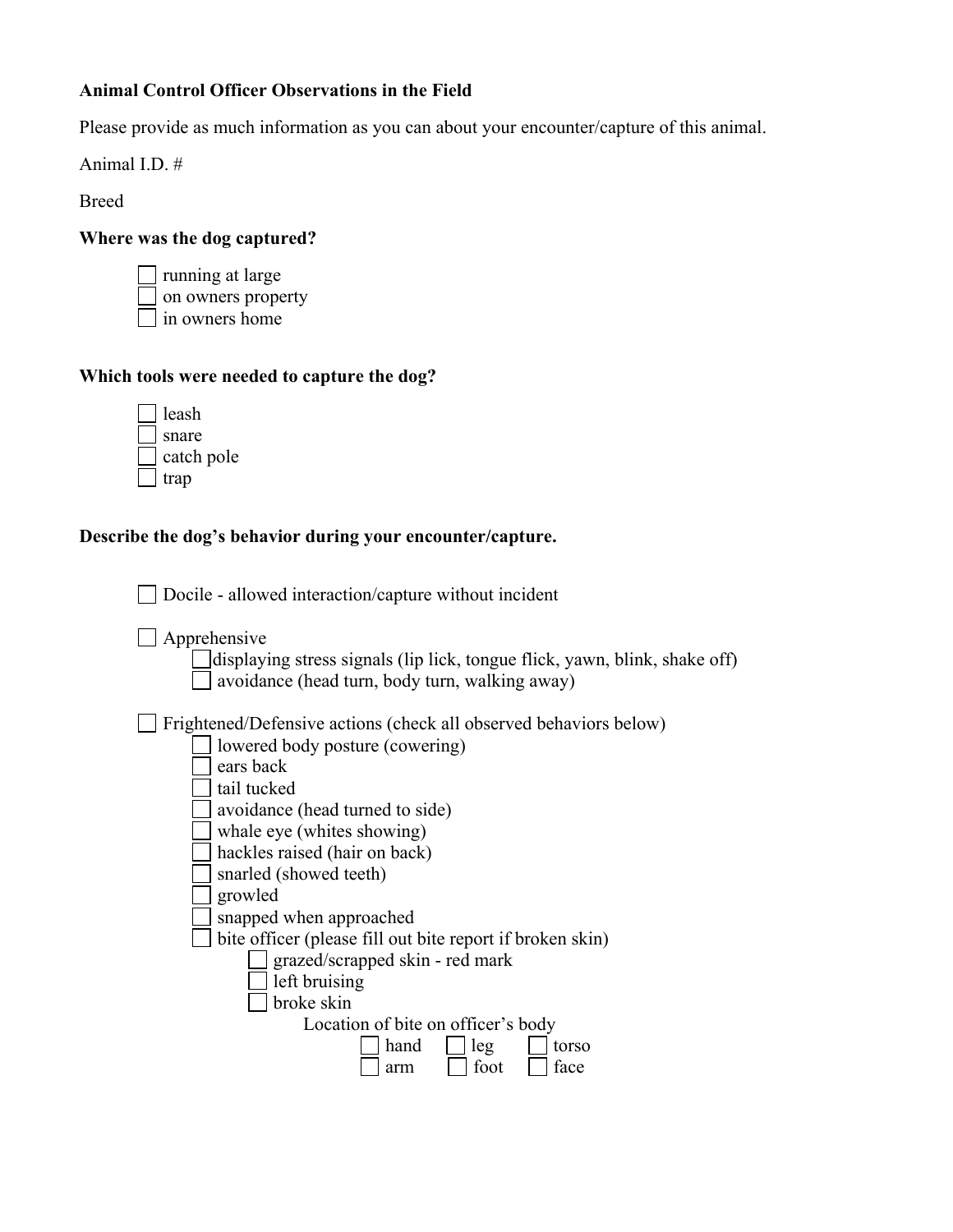| Offensive actions (check all observed behaviors below)                               |
|--------------------------------------------------------------------------------------|
| body stiff/frozen                                                                    |
| tail high                                                                            |
| ears high and forward (if applicable)                                                |
| direct eye contact/ hard stare                                                       |
| lunged forward                                                                       |
| snarled (showing teeth)                                                              |
| growled                                                                              |
| snapped                                                                              |
| bite officer (please fill out bite report if broken skin)                            |
| grazed/scrapped skin - left red mark                                                 |
| left bruising                                                                        |
| broke skin                                                                           |
| Location of bite on officer's body                                                   |
| hand<br>leg<br>torso                                                                 |
| foot<br>face<br>arm                                                                  |
|                                                                                      |
|                                                                                      |
| Did the dog's behavior change once captured?                                         |
| No - remained the same as above                                                      |
| Yes - became more docile                                                             |
| Yes - became more frightened                                                         |
| Yes - became more aggressive                                                         |
| Describe the dog's behavioral change if applicable (check all boxes that applicable) |
|                                                                                      |
| Docile - allowed interaction/capture without incident                                |
|                                                                                      |
| Apprehensive                                                                         |
| Displaying stress signals (lip lick, tongue flick, yawn, blink, shake off            |
| Avoidance (head turn, body turn, walking away)                                       |
|                                                                                      |
| Frightened/Defensive actions (check all observed behaviors below)                    |
| lowered body posture (cowering)                                                      |
| ears back                                                                            |
| tail tucked                                                                          |
| avoidance (head turned to side)                                                      |
| whale eye (whites showing)                                                           |
| hackles raised (hair on back)                                                        |
| snarled (showed teeth)                                                               |
| growled                                                                              |
| snapped when approached                                                              |
| bite officer (please fill out bite report if broken skin)                            |
| grazed/scrapped skin - red mark                                                      |
| left bruising                                                                        |
| broke skin                                                                           |
| Location of bite on officer's body                                                   |
| hand<br>leg<br>torso                                                                 |
| foot<br>face<br>arm                                                                  |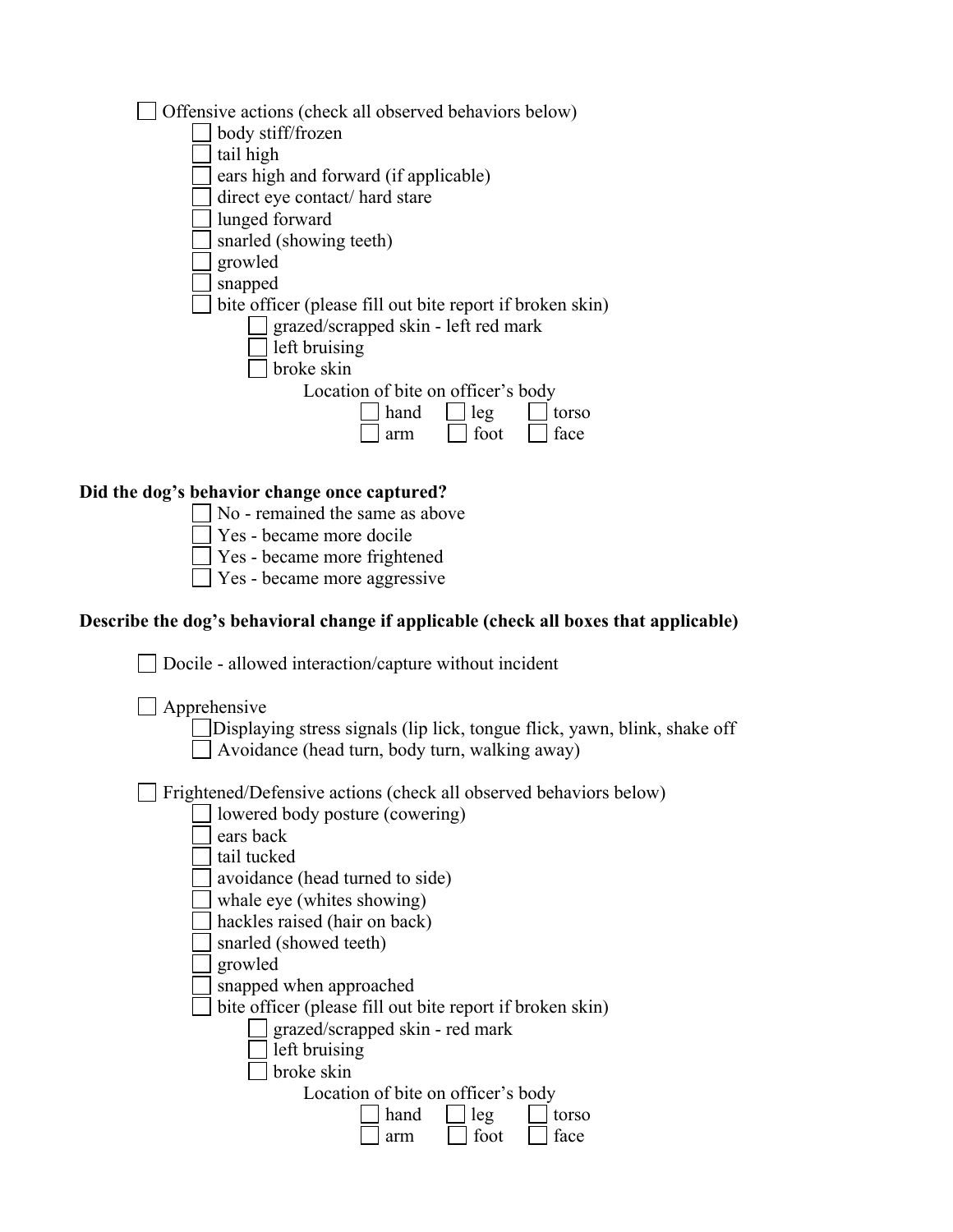| Offensive actions (check all observed behaviors below)    |
|-----------------------------------------------------------|
| body stiff/frozen                                         |
| tail high                                                 |
| ears high and forward (if applicable)                     |
| direct eye contact/ hard stare                            |
| lunged forward                                            |
| snarled (showing teeth)                                   |
| growled                                                   |
| snapped                                                   |
| bite officer (please fill out bite report if broken skin) |
| grazed/scrapped skin - left red mark                      |
| left bruising                                             |
| broke skin                                                |
| Location of bite on officer's body                        |
| hand<br>leg<br>torso                                      |
| foot<br>face<br>arm                                       |

### **Describe the dog's behavior during unloading, processing and caging?**

|  | □ Docile - allowed interaction/capture without incident |  |  |
|--|---------------------------------------------------------|--|--|
|  |                                                         |  |  |

- $\Box$  Apprehensive
	- Displaying stress signals (lip lick, tongue flick, yawn, blink, shake off  $\Box$  Avoidance (head turn, body turn, walking away)

Frightened/Defensive actions (check all observed behaviors below)

- lowered body posture (cowering)  $\Box$  ears back
- $\Box$  tail tucked
- avoidance (head turned to side)
- whale eye (whites showing)
- hackles raised
- snarled (showed teeth)
- growled
- snapped when approached
- $\Box$  bite officer (please fill out bite report if broken skin)
	- grazed/scrapped skin red mark
	- $\Box$  left bruising
	- $\Box$  broke skin
		- Location of bite on officer's body

| hand | leg  | torso |
|------|------|-------|
| arm  | foot | face  |